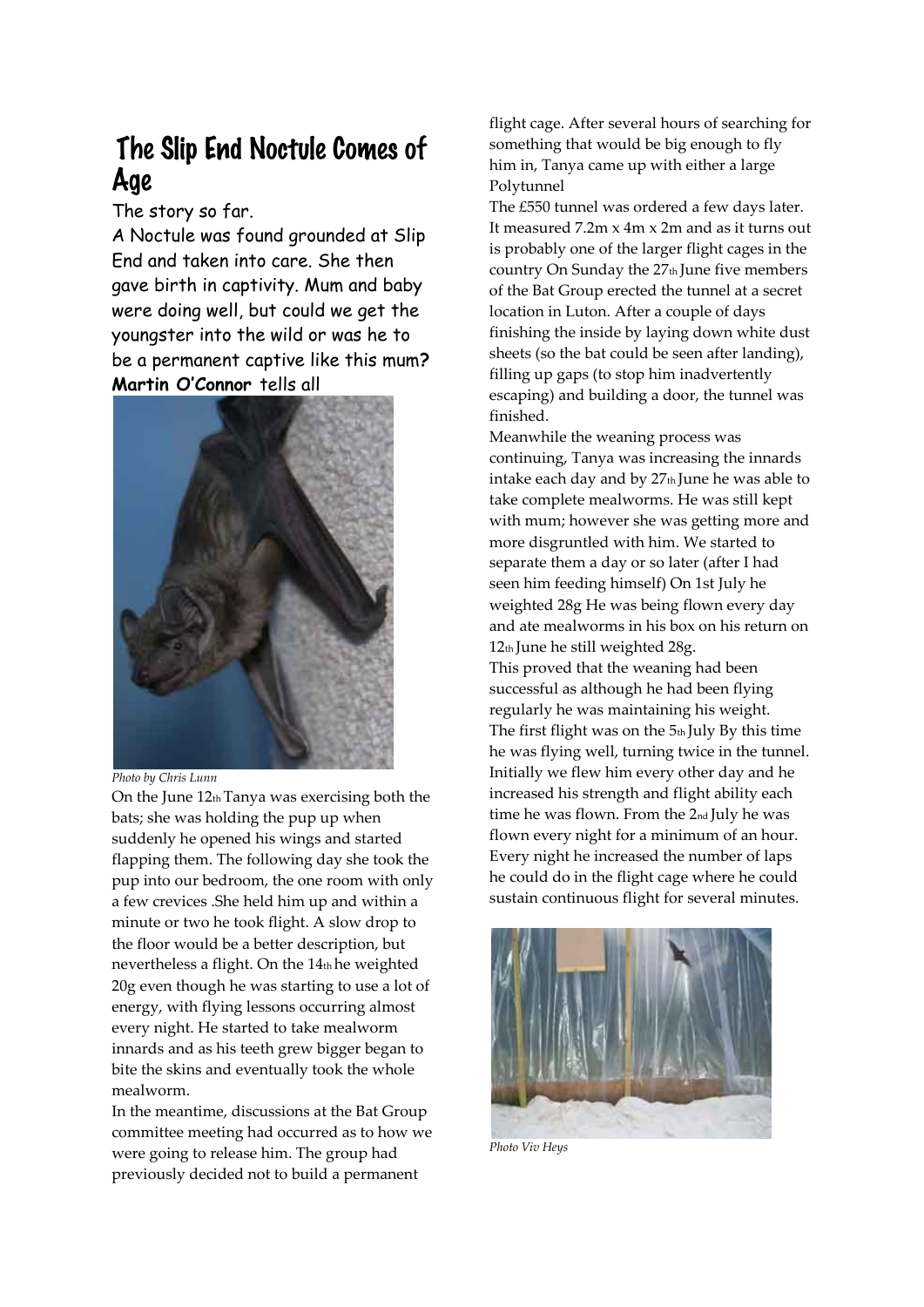On Saturday 17<sup>th</sup> July we spent a full night in the tunnel with him. A, 400mg Biotrack radiotag was applied between the shoulder blades.

Some interesting observations were made while flying him. Due to enclosed environment, his echolocation calls were at a relatively high frequency, peaking at about 27 kHz. Sonograms revealed strong overlapping echoes from the tunnel walls. Perhaps because of this, the bat seemed to have difficulty in locating the tunnel walls at first, and frequently bumped into them. After several flights he soon learned to avoid them and turned before reaching them. His wing beats were much more rapid than those of a Noctule flying in the open. Possibly the most striking was his ability to take off from the ground with apparent ease, using his wings to push himself up until he had sufficient clearance for shallow wing beats.

A traditional bat box was made and then hung from the back of our house. He was placed in the box, with food and water on the morning of the 18th and a cloth was used to block the entrance hole during the day.



*Photo Jude Hirstwood*

In the evening we gathered athouse for the release. After checking his weight (29g), the tag and his forearm length (49mm), he was put back in the bat box and the towel was removed to unblock the entrance. A couple of hours later nothing other than a little

movement and echolocation could be heard from the box. Then about an hour later (10.55pm) he flew out and strongly flew to the west. We tracked him for about 10 minutes; he was in large circles apparently exploring the surrounding area. After this he flew out of range possibly to the south east Tanya and I came out and checked every so often and around 1.30am to 2.00am Tanya picked him up again. .I came down and he was still nearby. Tanya saw him fly over and I heard him. Tanya stayed up and checked every so often, about 4am he was flying around the garden and struggling to find the entrance of the box. He landed on the garden umbrella, so Tanya picked him up and put him on the entrance of the box. He climbed in and could be heard eating the mealworms left for him.

That morning, having checked he was still in the box, I decided to adapt the box slightly. I shortened the top of the box to raise it higher up the wall, and added a rectangle of carpet to the rear of the box. This increased the surface for him to land on when he returned enabling him to crawl from the carpet to the box. With the tag still working, the following night we decided to follow his movements, but the weather turned and it started raining just as he was checking out the light levels. As far as we are aware he didn't leave the box. When I checked the box at 4.00am he was still in there. On Tuesday 20th July, Bob, Viv, Angie and I were at Luton Hoo mist netting. After we packed up the mist nets Bob got out the radio tracking equipment and within a second, Bob picked him up.

At first he was flying around the main house. The next contact was when we were crossing the lake, he had moved down to the lake area. When we arrived back at the cars we tried again, he was still around the lake.

On the following morning, as Tanya was leaving for work at 5am, she found a strong signal and when she looked in the box she found he had managed to find and enter the box himself.

From the 21<sub>st</sub> July he was coming and going as he pleased. Each night he would circle the house a couple of times and then head off towards Luton Hoo.